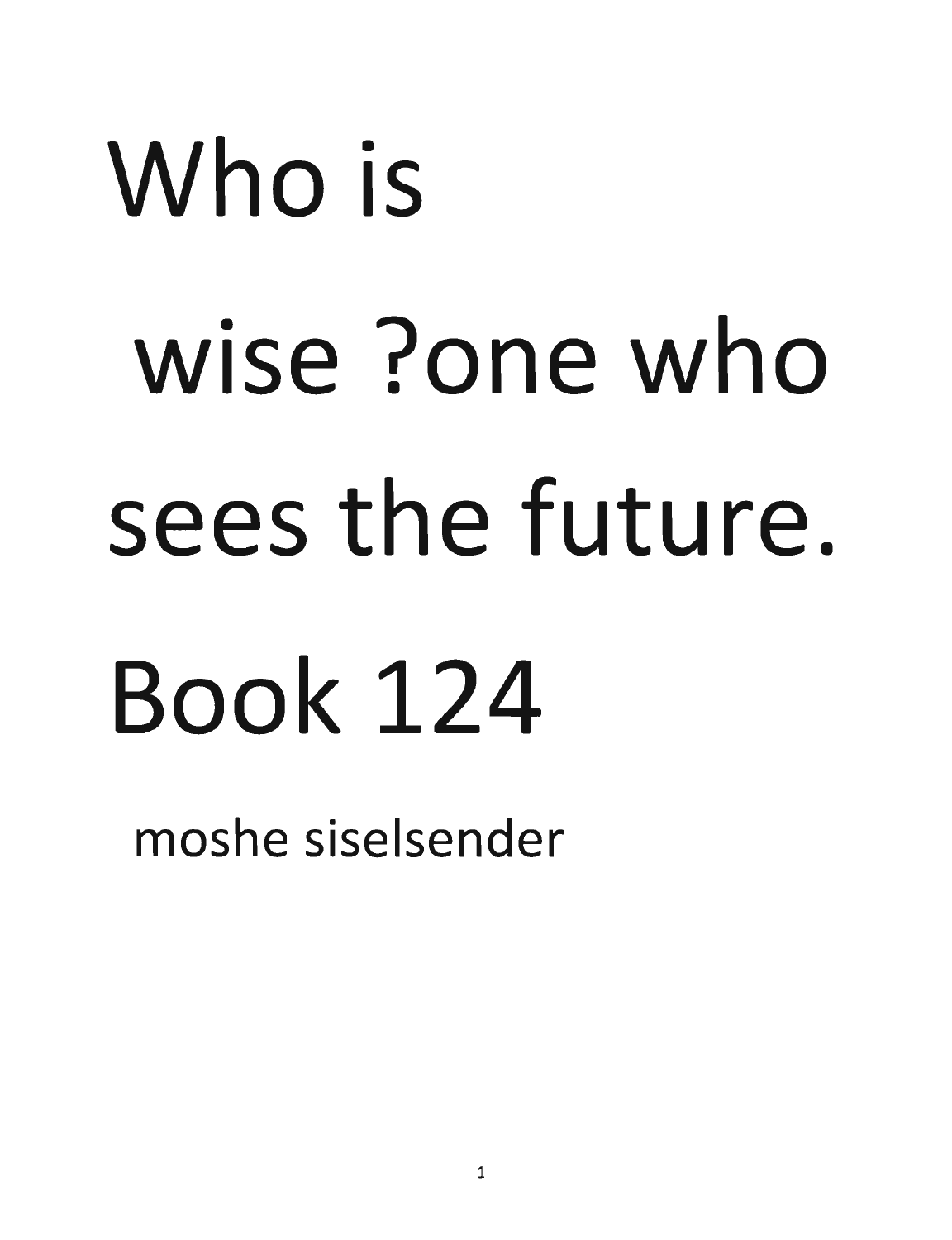**from Gaza. Israel since it evacuated Gaza was forced to**  have four wars against the **terrorists Hamas in Gaza. Israel by granting Palestinians the**  right to govern themselves in **parts A andB has given the**  Palestinians an opportunity to poison the minds of the Arabs living there with propaganda **that makes it a Mitzva a sacrament to hate and kill Jews.**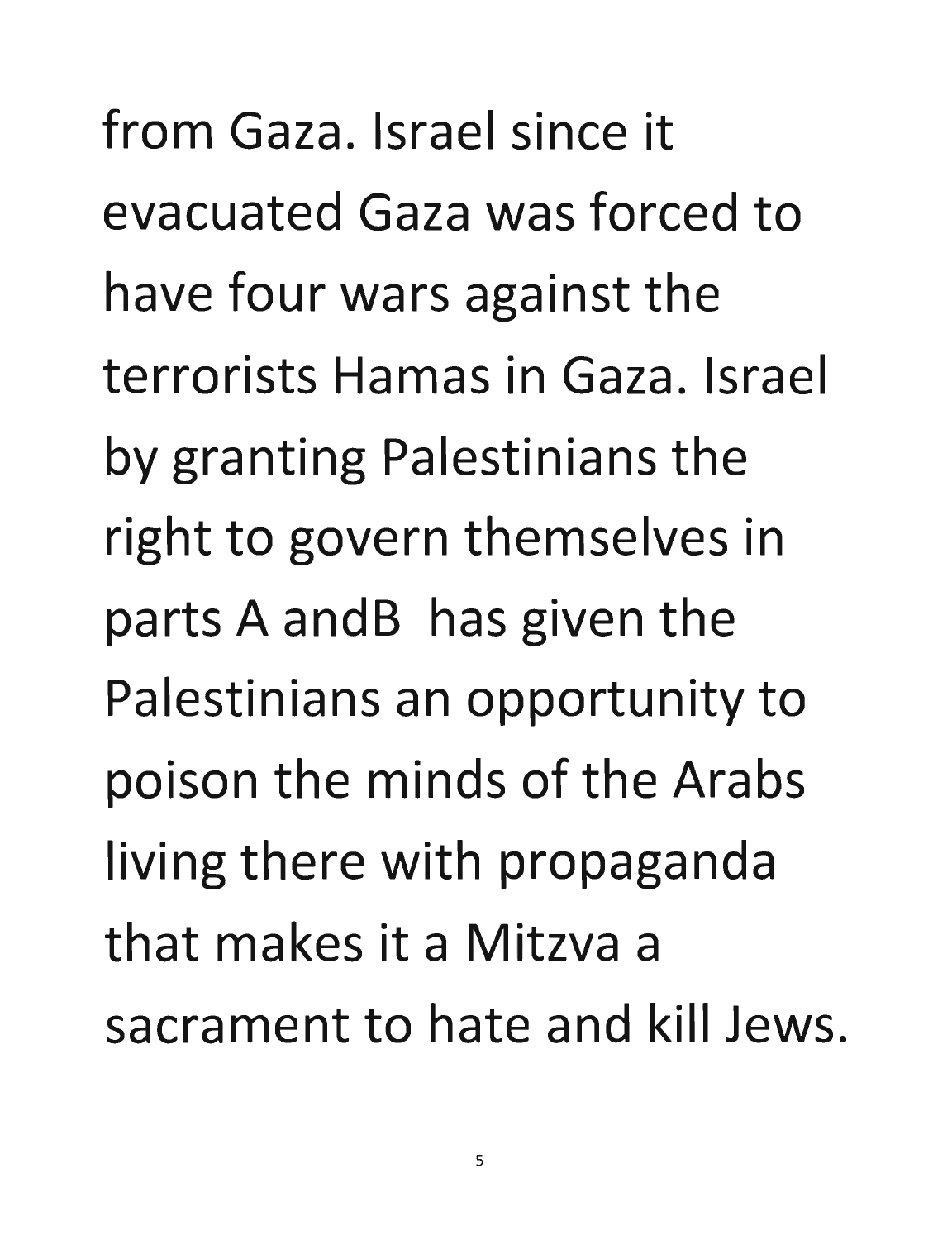Today the nation home of the Jew Israel is the competitor of Europe. Europe can not compete with Jewish brains in every field. Therefore Israel **must be destroyed. The 7 million Jews killed. That is why**  the Europeans together with all **the Muslims created the** 

**non ever existent Palestinian**  hoax. Palestinians in Israel came after Jews from Europe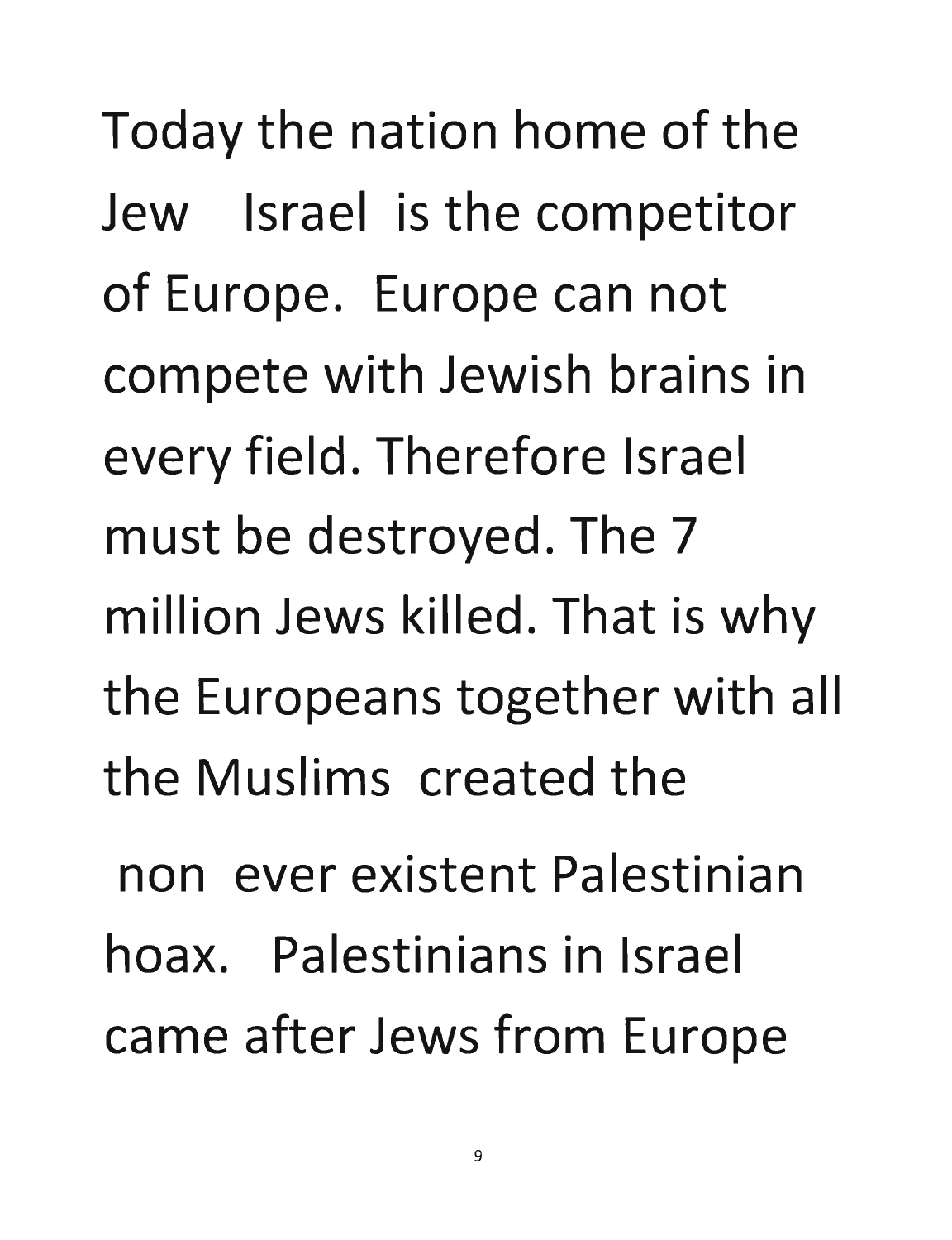returned to Israel starting the end of 1700s through 1800s and opened businesses and **built new towns. It wsa then that the Arabs came to seek employment opportunities**  opened up by the new wave of **Jews who came to Israel. All the Arabs now living in Israel came**  from Egypt Syria Saudia Arabia Iraq Iran. All of them always claimed that they were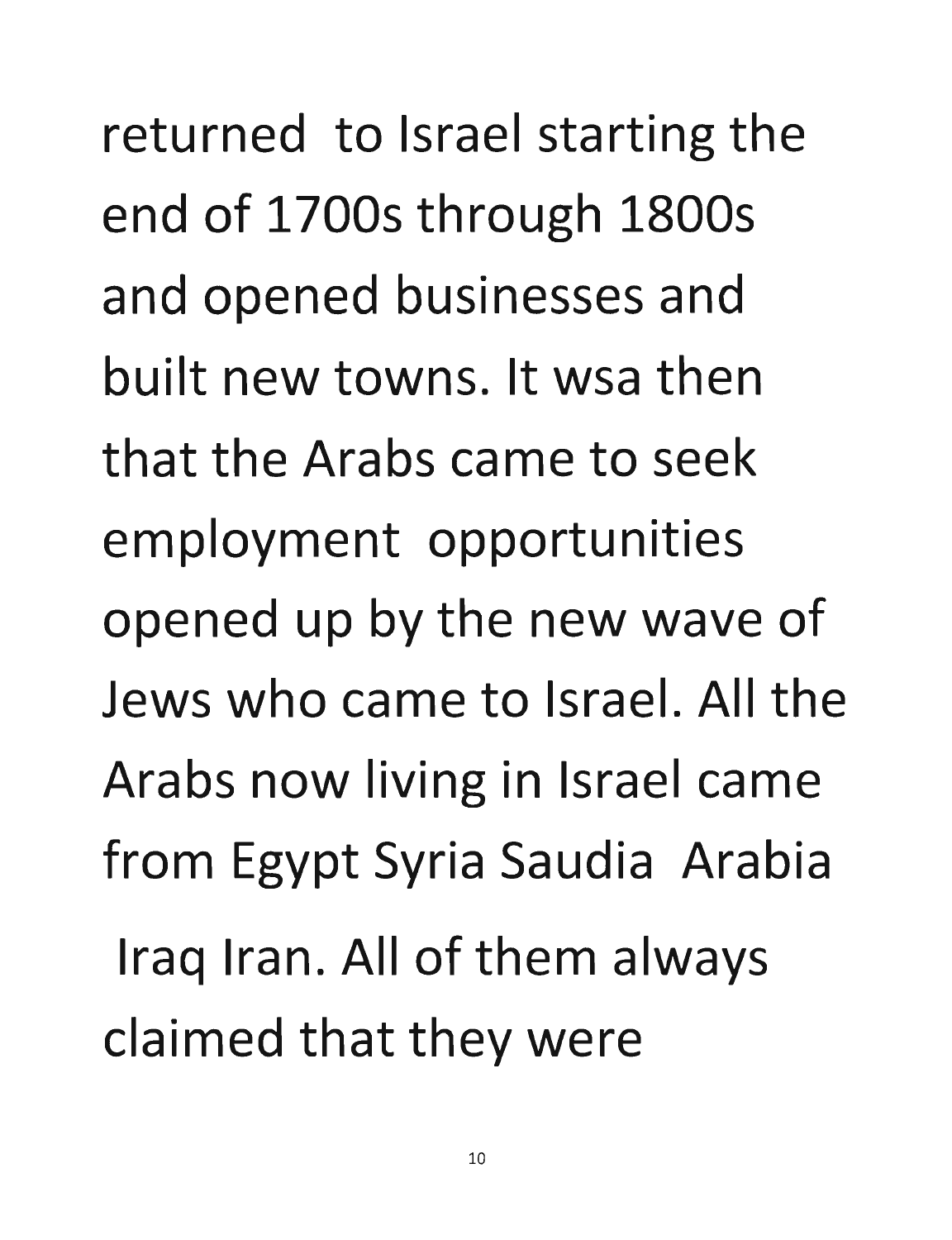Egyptians Syrians Saudia Arabians Iraqis or Persian. Never was the name Palestinians identified with Arabs. On the contrary Jews only bore the name Palestinians. It was only after the Arabs lost the wars against Israel in 1948 1956 and 1967 that the connection of Arabs and Palestinians was hatched.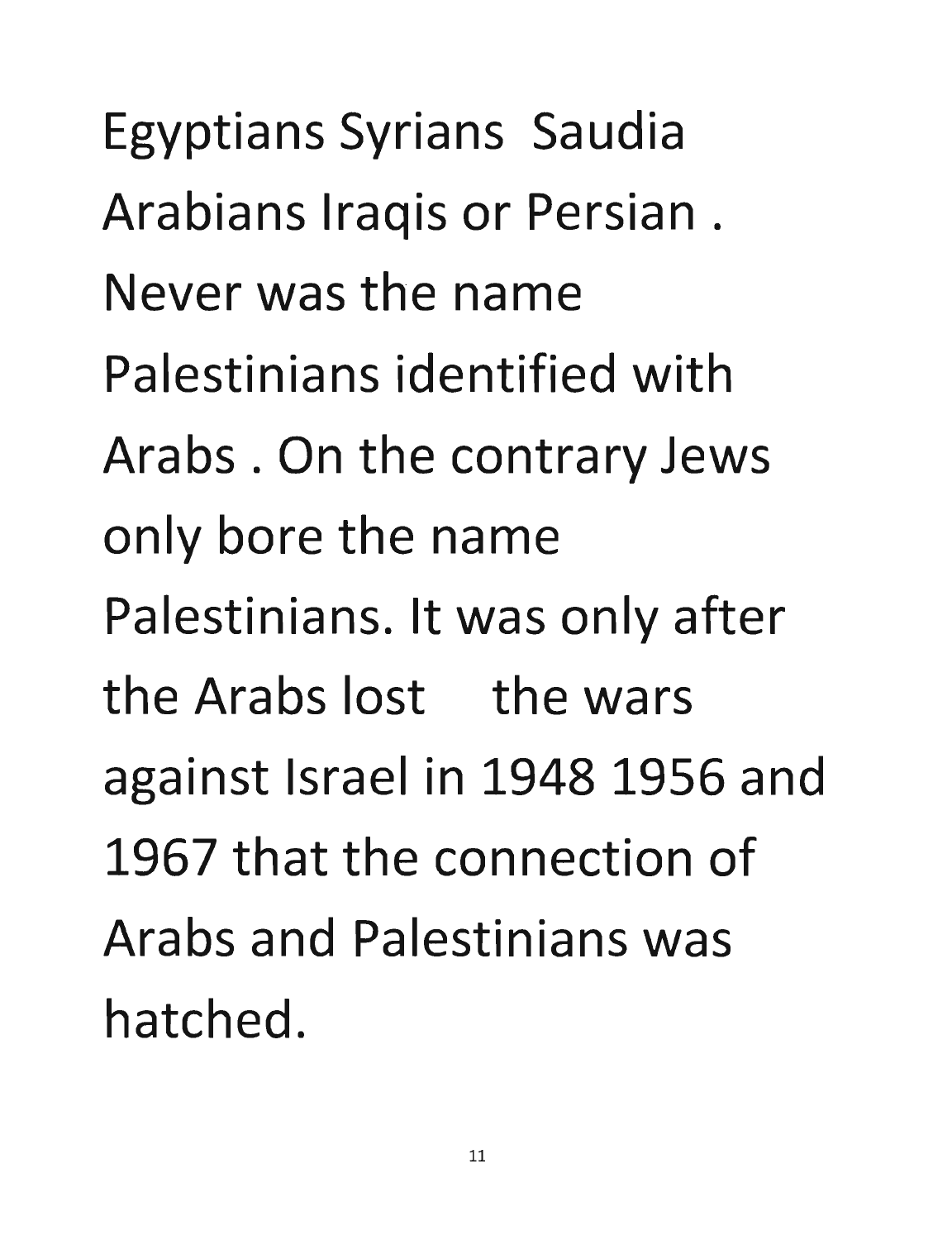**Let Israel internalize the lessons of murder of Jews caused by the stupid withdrawal from Gaza and**  handing Palestinians the right **to self government in areas A**  and in Yehudah ad Shomron.

Fortunately Jews did not follow **the advise to surrender the**  Golan to Syria for the promise **of peace. Arab promises are not**  worth the paper they are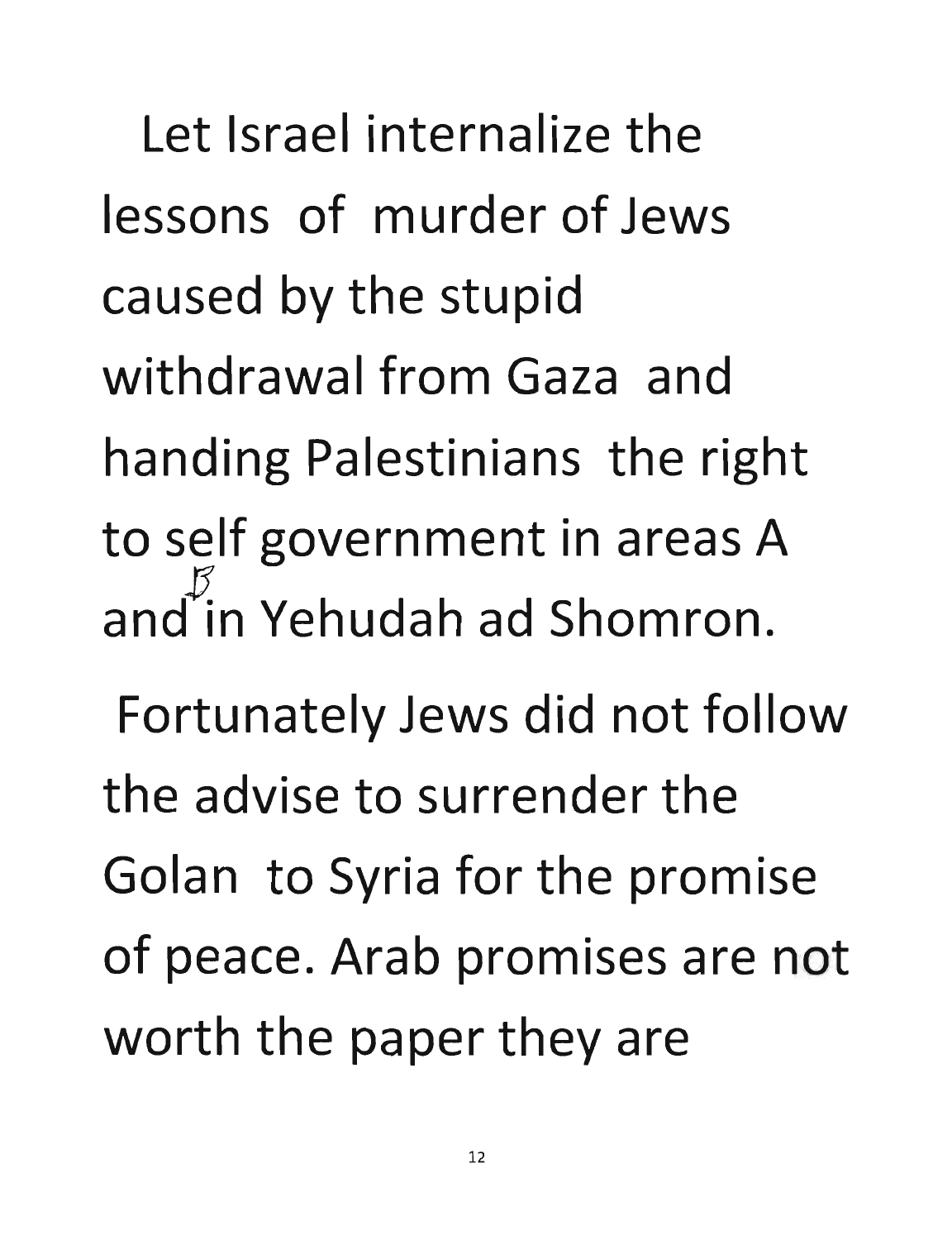written. The Syrian Civil war **with** 400 /,000 **killed and**  millions displaced could have **caused an equal number of Jews killed would Israel have listened to the advice to**  abandon the Golan to Syria.

**This wise saying also has**  tremendous impact with **divorce that has reached**  epidemic levels even among **Orthodox Jews.**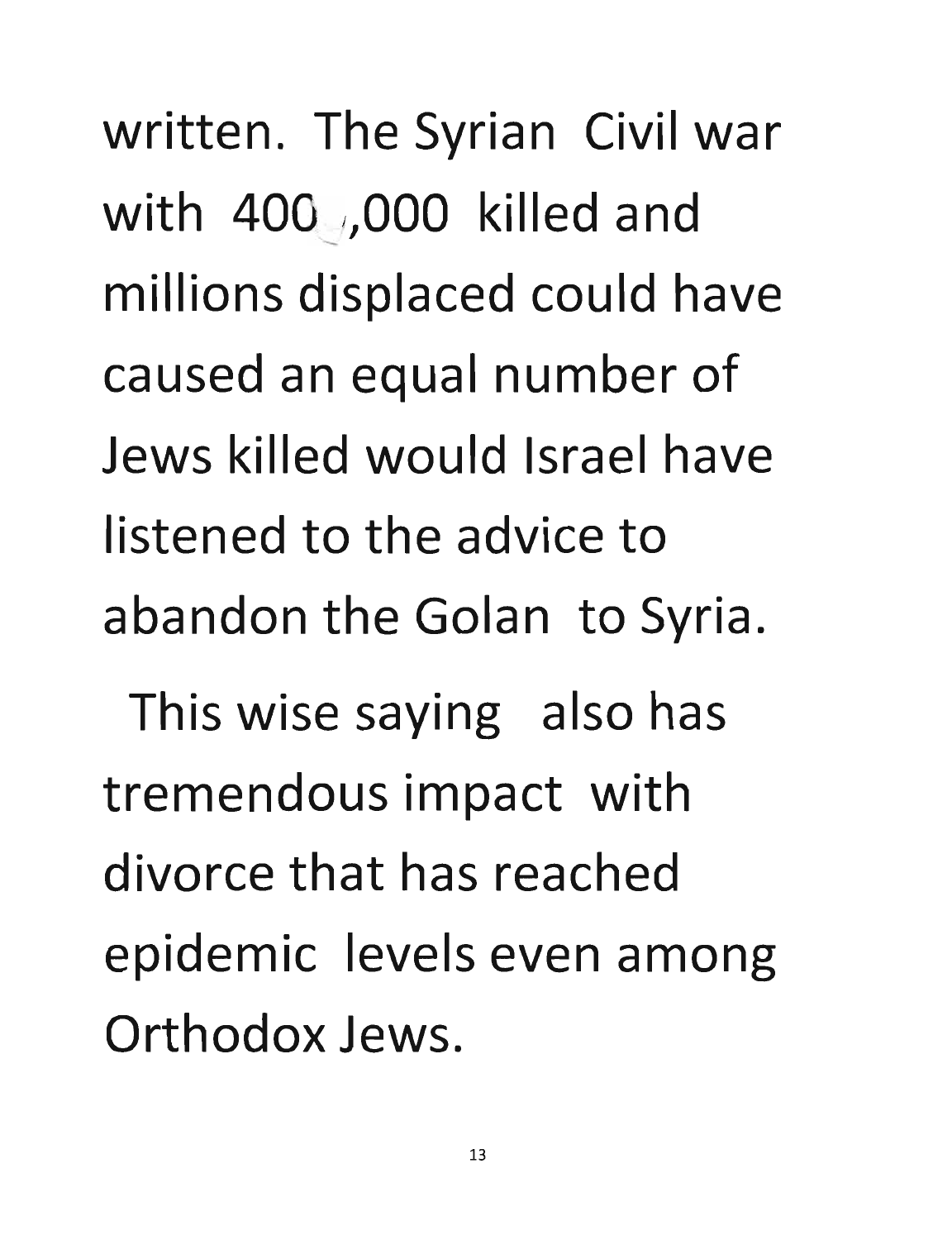There was a man whose wife left him at the advice of her parents. He had an infant son. He did not want his son to grow up from a divorced home. It would be mentally unhealthy for him. Children from divorced homes are faced with a multitude of psychological problems in addition to the problems faced by all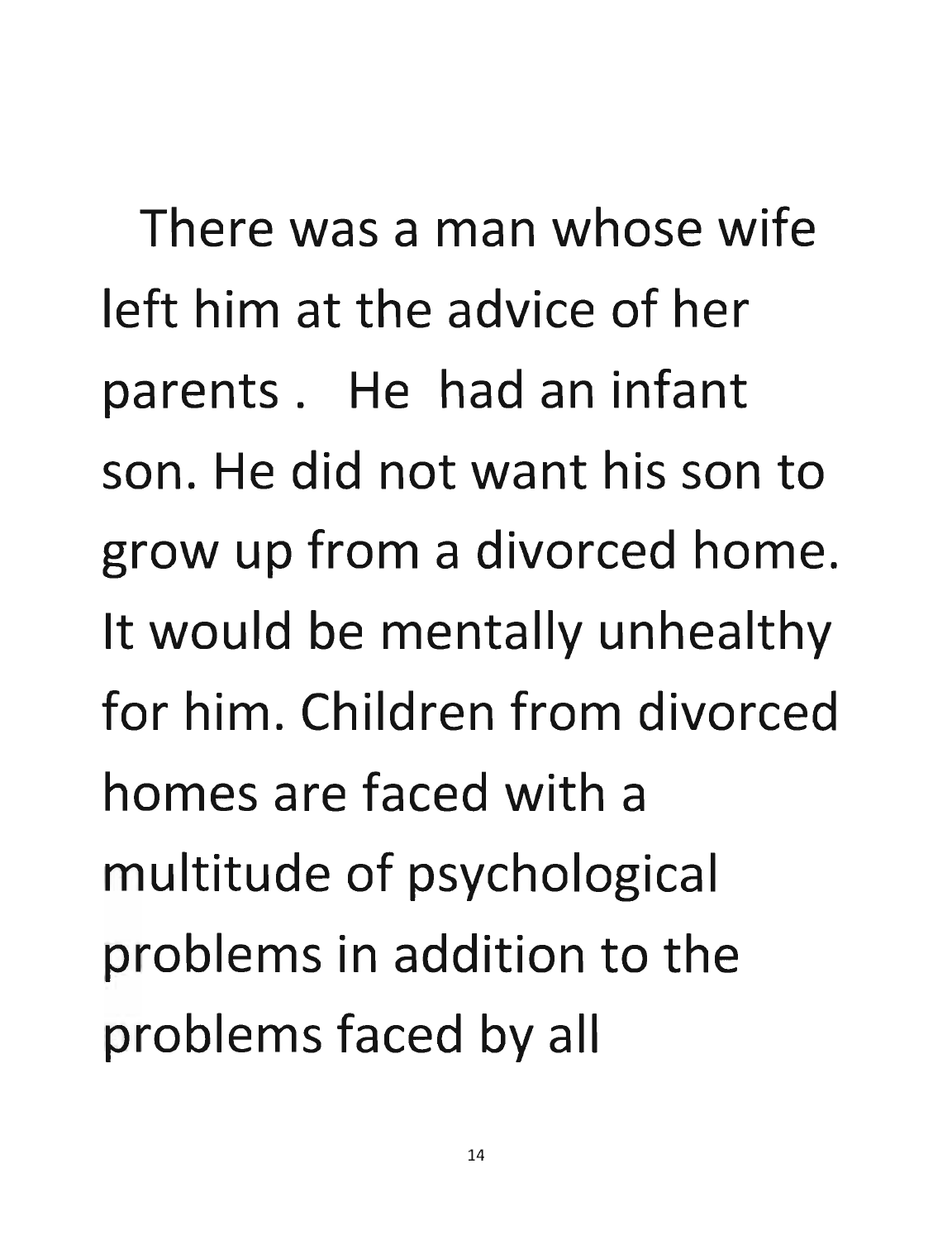youngsters. Many children become depressed and are **unable to overcome this**  depression for many years.

**This man refused to consent to a Jewish divorce a Get for many years. He enrolled in a**  university became a professional. Before that he **was a rabbi and teacher. He**  figured that his wife and in laws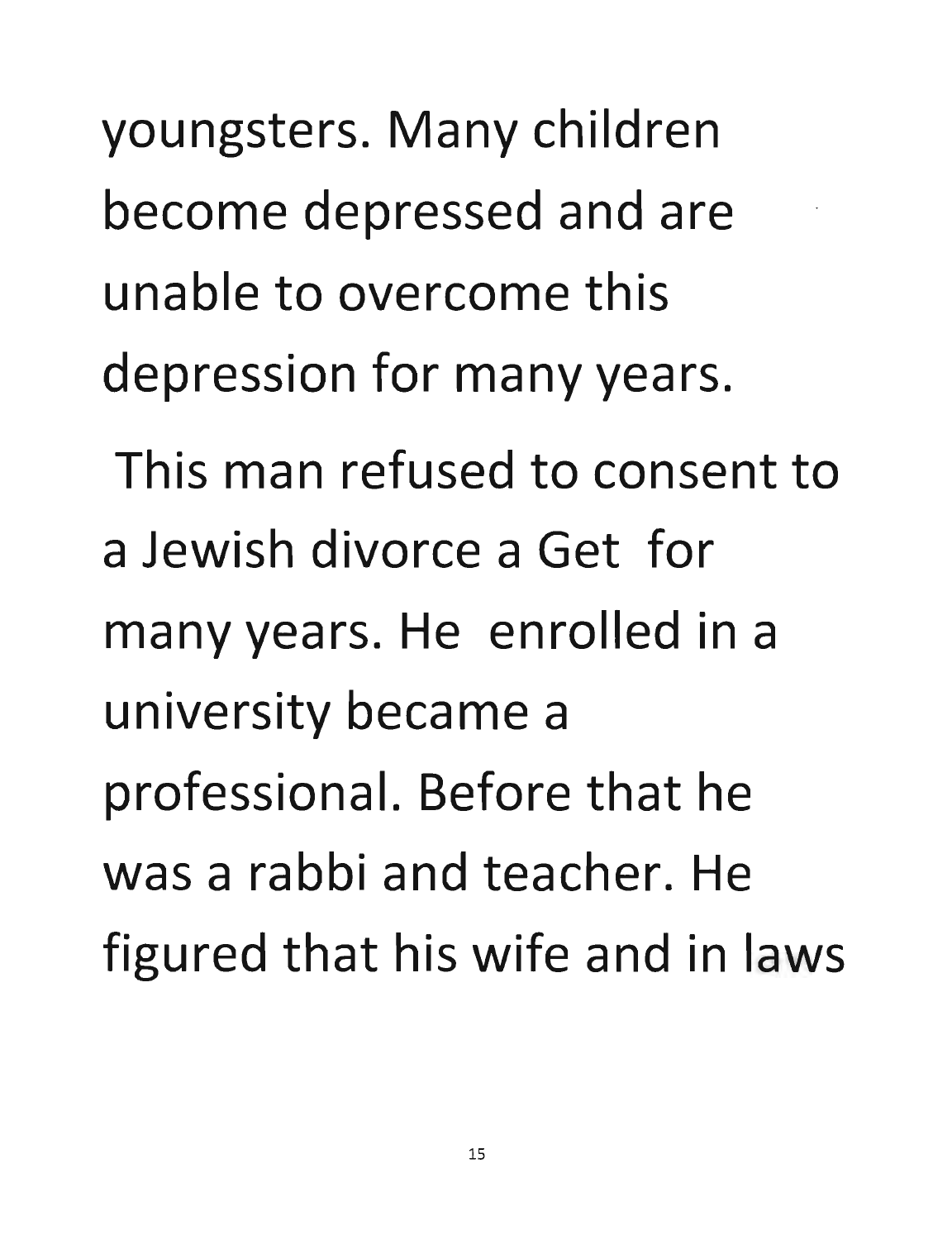would change their minds once he became a professional.

He was pursued by his wife's family. They hired detectives to find him. They made his life a living hell.

In the end all his suffering did not get his wife back. However "HE SAW THE FUTURE ."

He realized that nothing that he would do would win his wife's affections and have her return.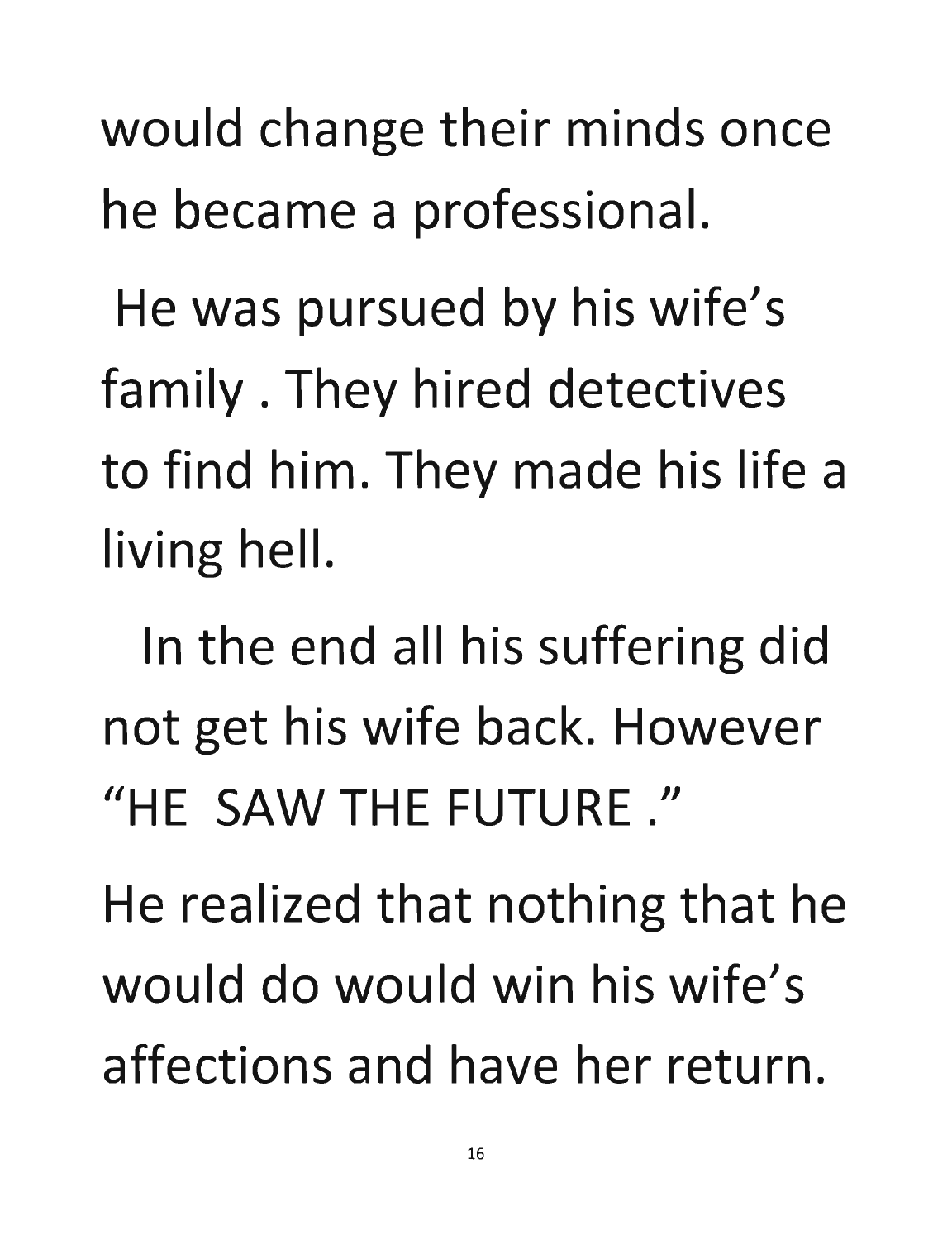**He could face his son in later**  years and tell him he did every thing in his power .

It is the Halachic ruling of **Rav Moshe Feinstein that if a woman abandons her husband she is not entitled to any**  support not for herself nor support of any children. Any **support she wins in a secular**  court of law is gezalo stealing theft. Unless she goes to a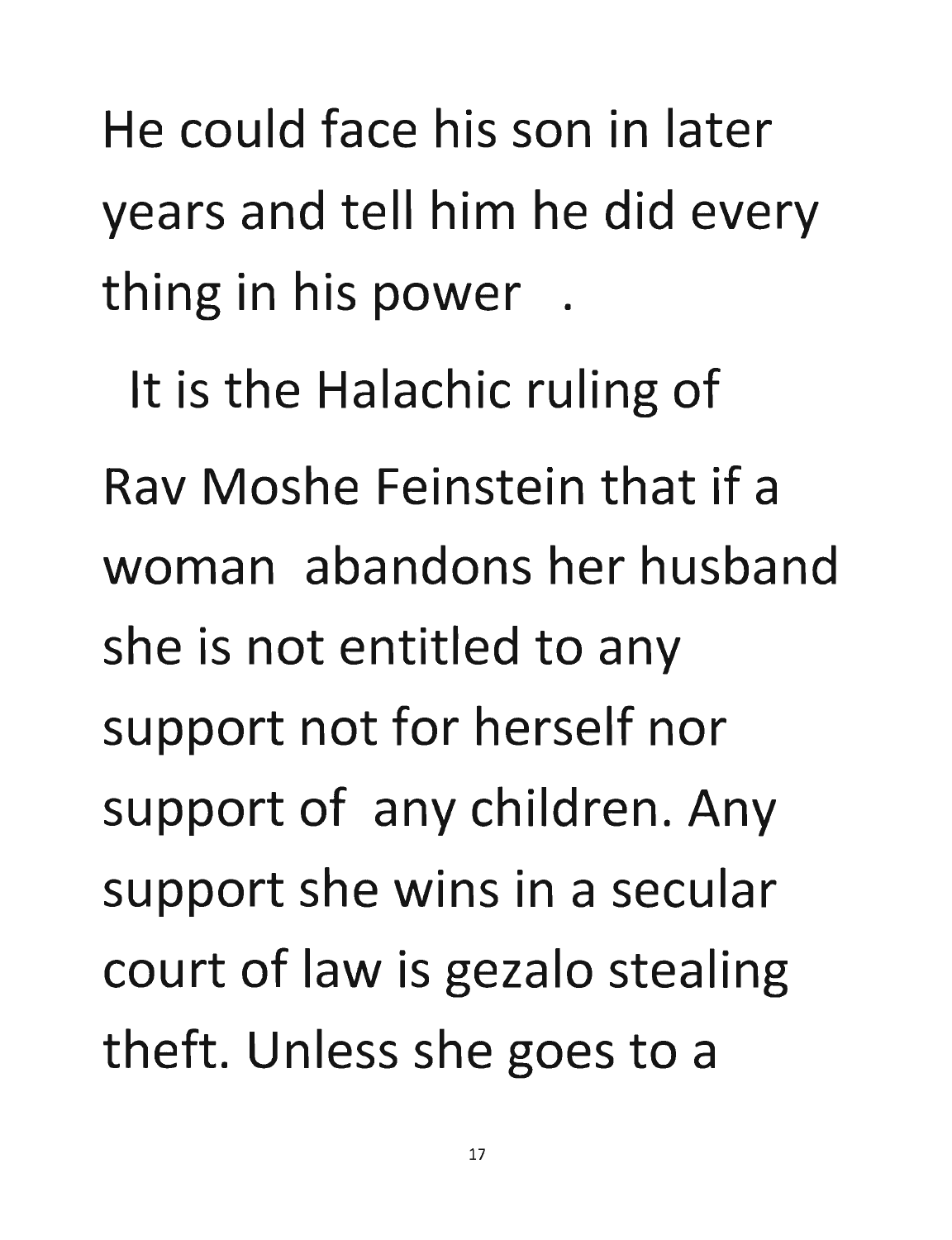**Jewish court and the Court rules in her favor. Then if the**  court rules that she has good legal grounds for abandoning **the husband he is ordered to grant her a Jewish divorce Get and pay child support. If he**  refuses the woman's marriage **is annulled.** 

**However when the woman**  has no grounds for abandoning **the husband the woman is**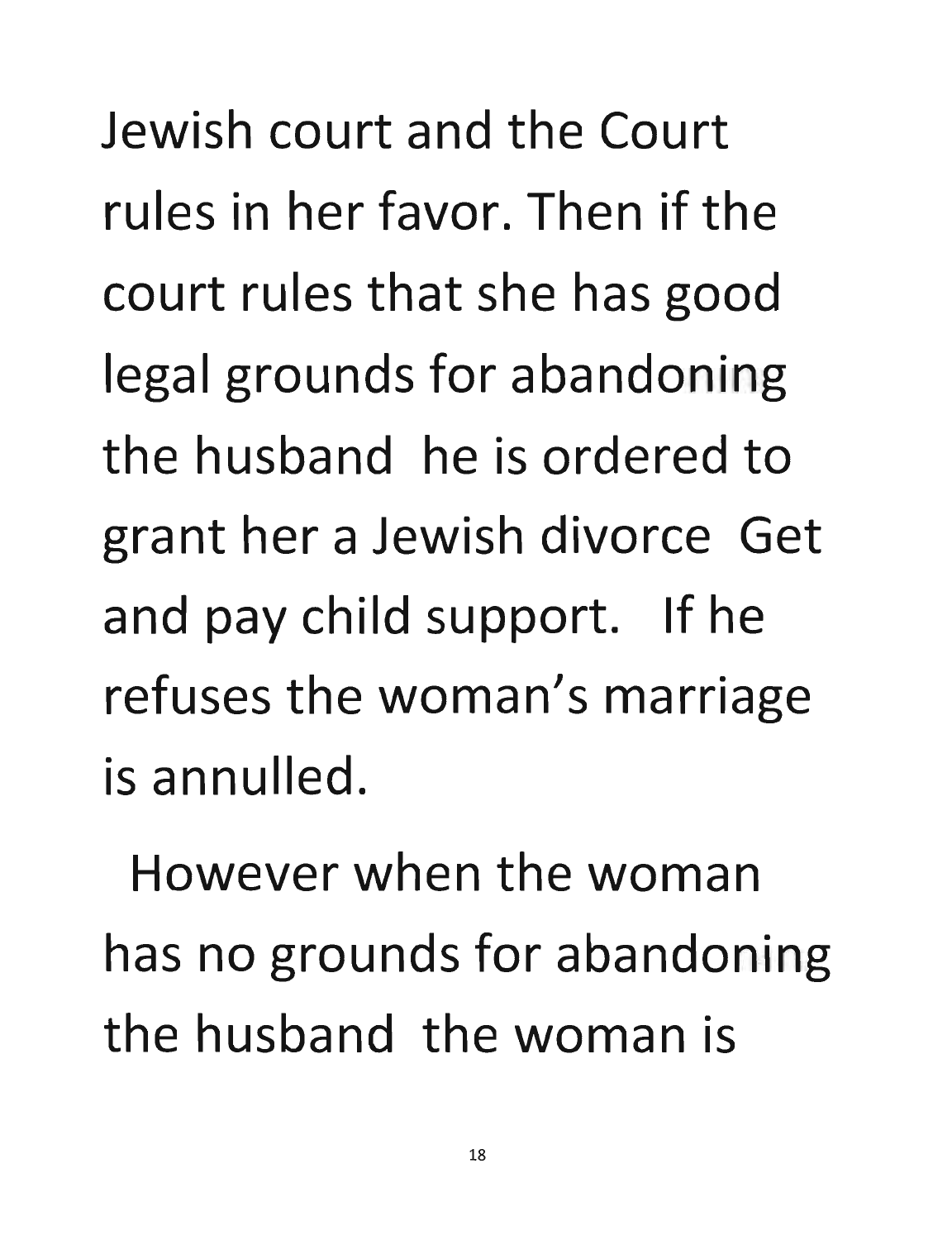denied a divorce. She gets no child support. This will make her parents and friends who **counseled her to abandon her husband to think twice if they**  are stuck to support the wife **and children.** 

However the wife usually turns **to the secular courts to** 'win **alimony and child support.**  Jews are power less to protest **this form of theft. However, the**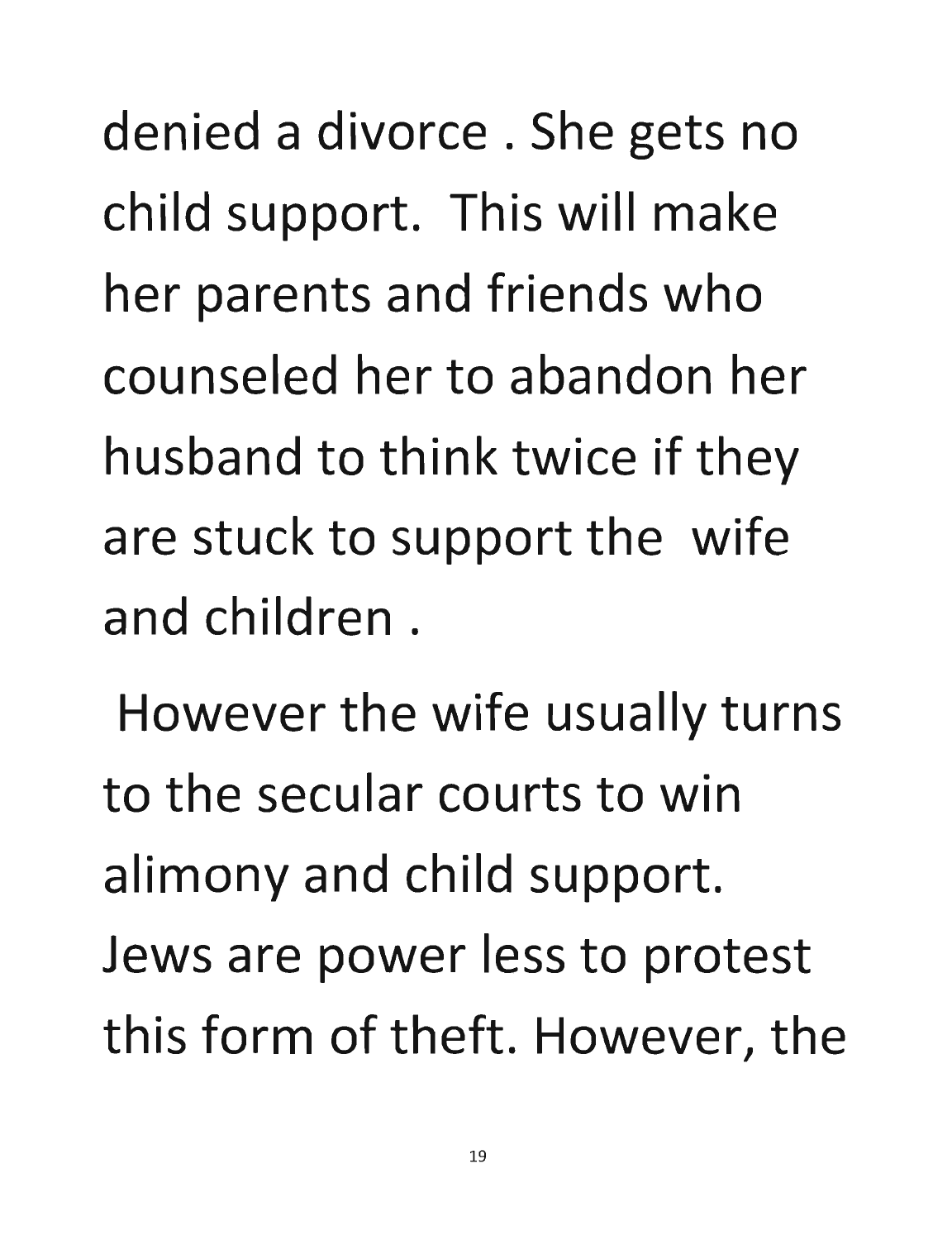husband can exercise his right of denying the moredes the **wife who abandons the husband** GET **a Jewish divorce.**  This is the ruling of **Rav Moshe Feinstein. The greatest master of Halacha in**  the  $20<sup>th</sup>$  century.

In a landscape case held at the **Rabbinical court of Rav Moshe Feinstein he ordered the father**  of the woman seeking a Get to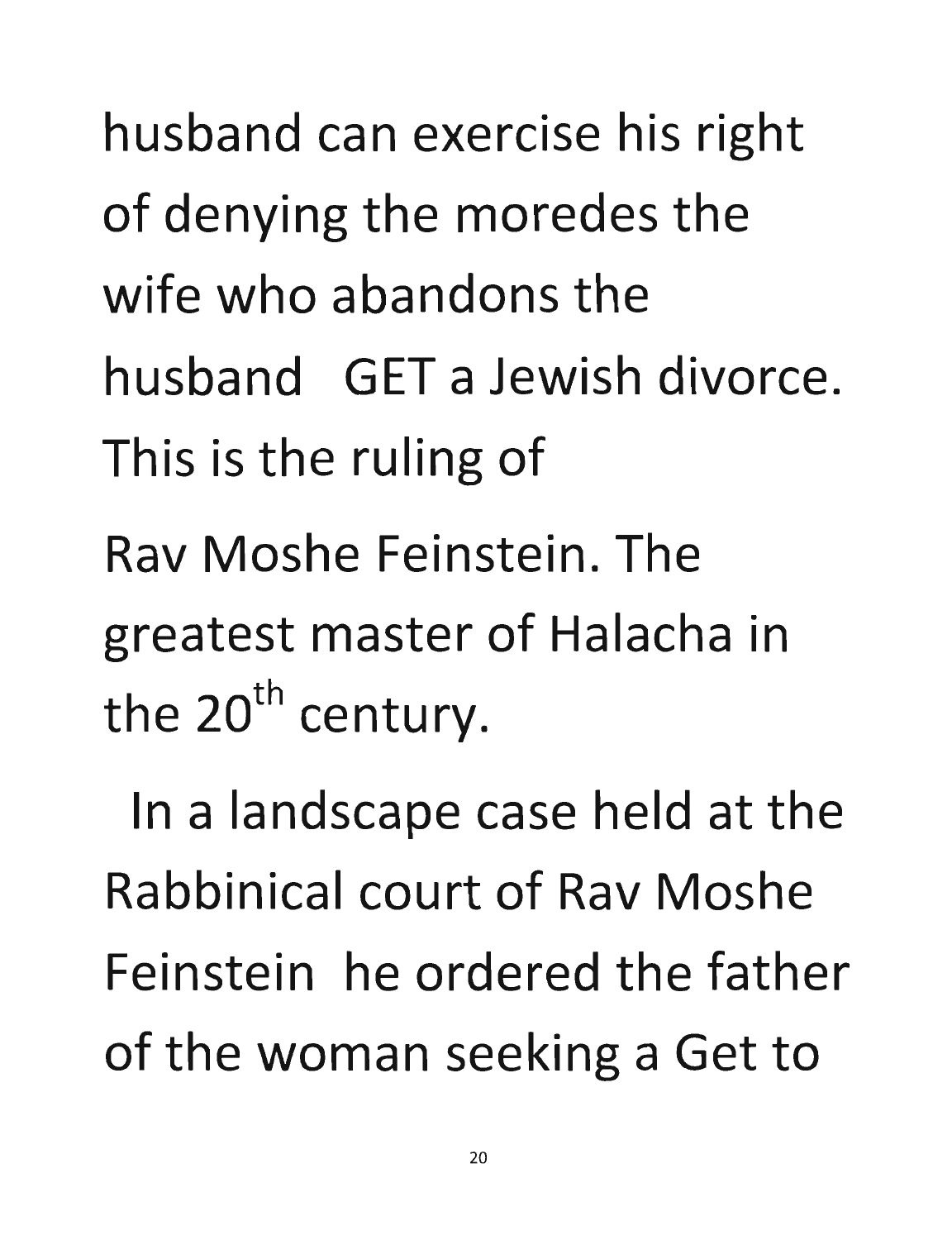place a great sum of money as security that they would not at **a later date march into civil**  court and negate the judgement reached at the **religious court. The money would be returned when the wife remarries and is no longer**  entitled to alimony.

**Rav Moshe Feinstein himself**  held the money. A Get was **given the husband was not**